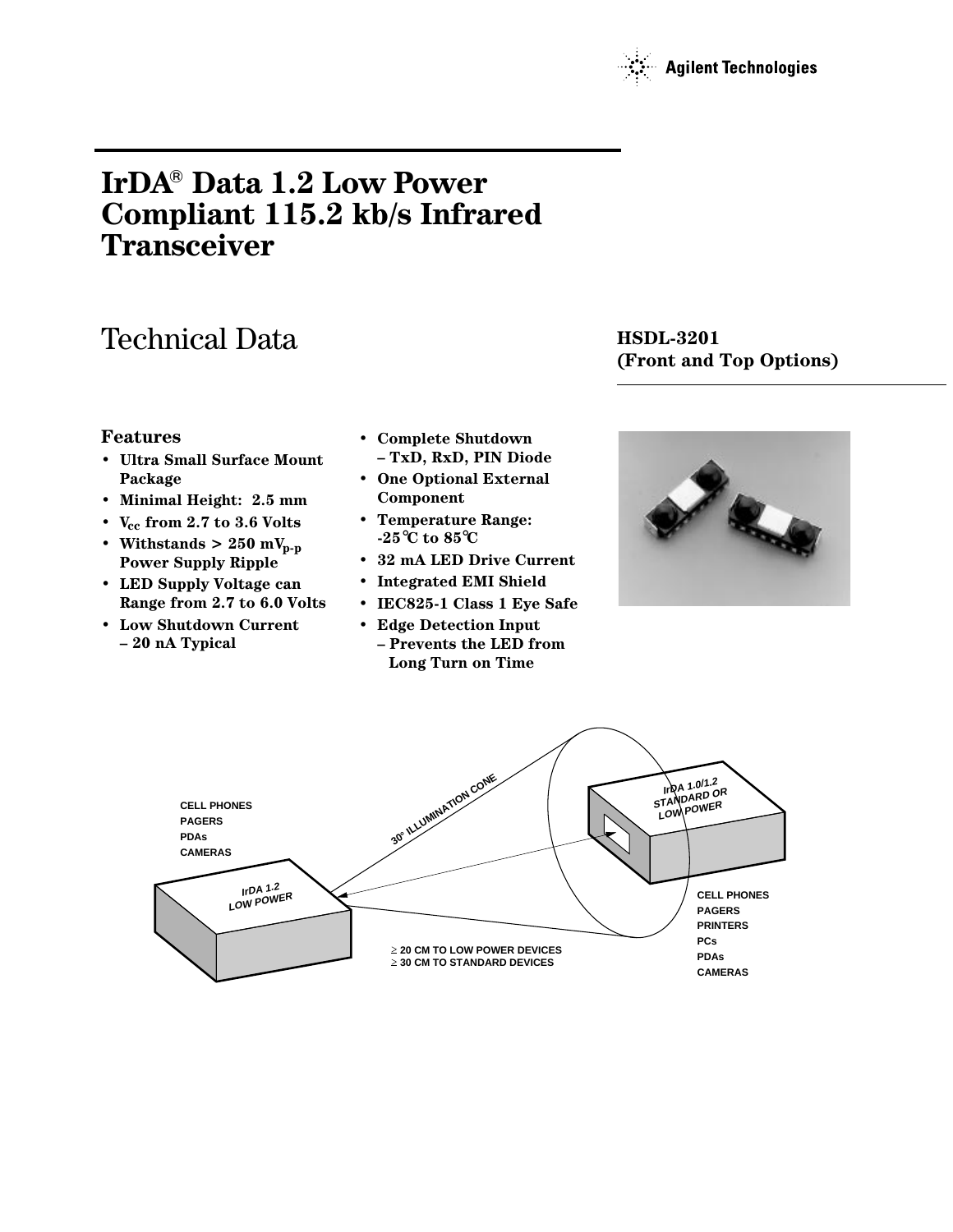#### **Applications**

- **Mobile Telecom**
	- **Cellular Phones**
	- **Pagers**
	- **Smart Phones**
- **Data Communication**
	- **PDAs**
	- **Portable Printers**
- **Digital Imaging**
	- **Digital Cameras**
	- **Photo-Imaging Printers**

#### **Description**

The HSDL-3201 is one of a new generation of low-cost Infrared (IR) transceiver modules from Agilent Technologies. It features the smallest footprint in the industry at 2.5 H x 8.0 W x 3.0 D mm. Although the supply voltage can range from 2.7 V to 3.6 V, the LED drive current is internally compensated to a constant 32 mA to assure that link distances meet the IrDA Data 1.2 (low power) physical layer specifications.

The HSDL-3201 meets the 20 cm link distance to other IrDA 1.2 low power devices, and a 30 cm link distance to IrDA 1.2 standard devices.

#### **HSDL-3201#021/001/011 Pinout, Rear View**



**HSDL-3201#008/018 Pinout, Rear View**



#### **Application Circuit**



### **I/O Pins Configuration Table**

| Pin            | <b>Symbol</b>  | <b>Description</b>                             | <b>Notes</b>                                                                                                                                                    |
|----------------|----------------|------------------------------------------------|-----------------------------------------------------------------------------------------------------------------------------------------------------------------|
| 1              | <b>GND</b>     | Ground                                         | Connect to system ground.                                                                                                                                       |
| $\mathfrak{D}$ | N <sub>C</sub> | No Connection                                  | This pin must be left<br>unconnected.                                                                                                                           |
| 3              | $V_{\rm CC}$   | <b>Supply Voltage</b>                          | Regulated: 2.7 to 3.6 Volts                                                                                                                                     |
| $\overline{4}$ | <b>AGND</b>    | Analog Ground                                  | Connect to a "quiet"<br>ground.                                                                                                                                 |
| 5              | <b>SD</b>      | <b>Shut Down</b><br><b>Active High</b>         | This pin must be driven<br>either high or low. Do NOT<br>float the pin.                                                                                         |
| 6              | <b>RXD</b>     | Receiver Data<br>Output. Active Low.           | Output is a low pulse for<br>2.4 µs when a light pulse<br>is seen.                                                                                              |
| 7              | <b>TXD</b>     | <b>Transmitter Data</b><br>Input. Active High. | Logic high turns the LED<br>on. If held high longer than<br>$\sim$ 20 µs, the LED is turned<br>off. TXD must be driven<br>high or low. Do NOT float<br>the pin. |
| 8              | VLED           | LED Voltage                                    | May be unregulated: 2.7 to<br>$6.0$ volts.                                                                                                                      |
|                | <b>SHIELD</b>  | <b>EMI</b> Shield                              | Connect to system ground<br>via a low inductance trace.<br>For best performance, do<br>not directly connect to<br>GND or AGND at the part.                      |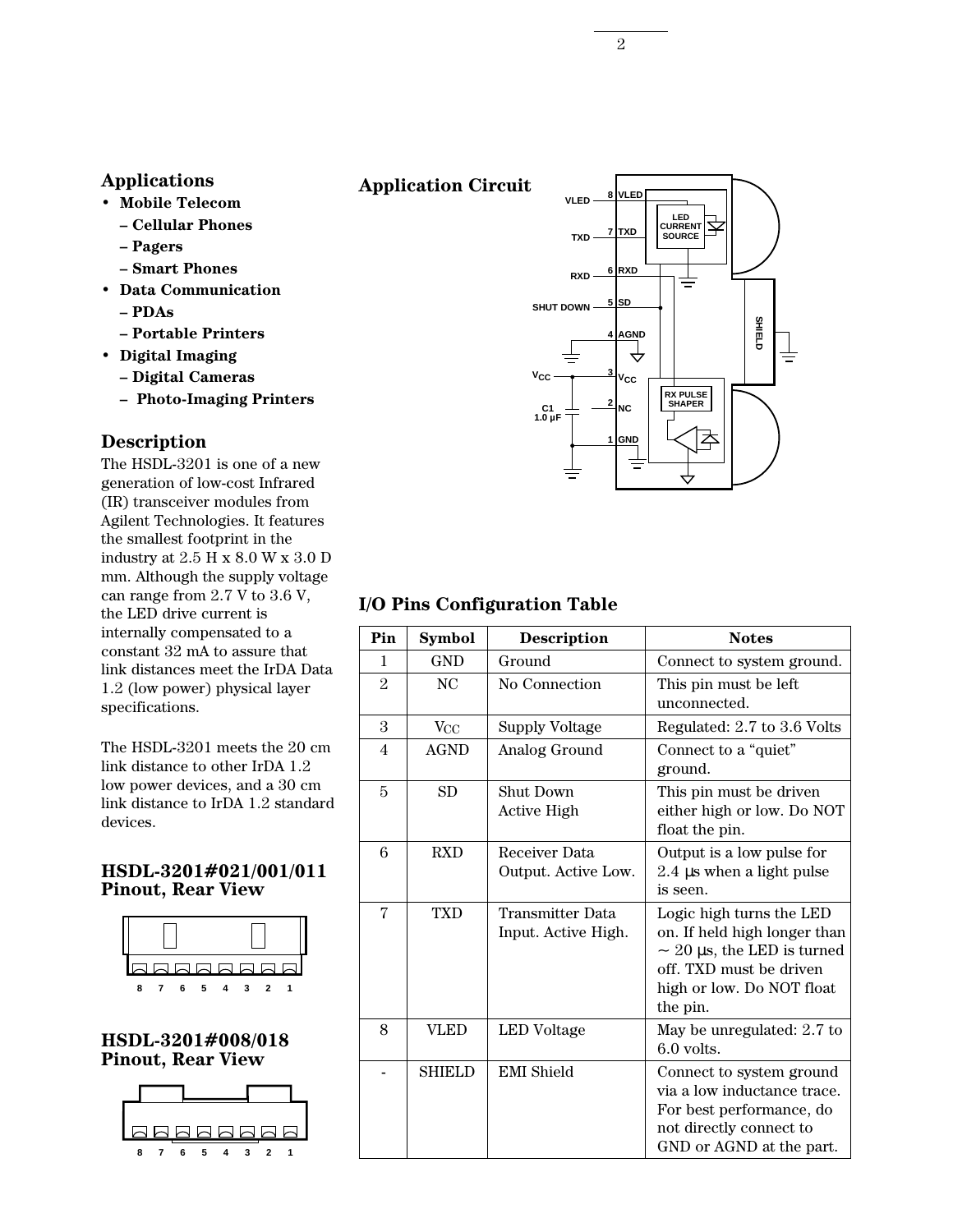| <b>Recommended Application Circuit Components</b> |  |  |
|---------------------------------------------------|--|--|
|---------------------------------------------------|--|--|

| Component | <b>Recommended Value</b> | <b>Note</b> |
|-----------|--------------------------|-------------|
|           | $1.0 \mu$ F              |             |

# **Absolute Maximum Ratings**

For implementations where case to ambient thermal resistance is ≤ 50°C/W.

| Parameter                                   | <b>Symbol</b>               | Min.     | Max.               | <b>Units</b>    |
|---------------------------------------------|-----------------------------|----------|--------------------|-----------------|
| Storage Temperature                         | $T_{\rm S}$                 | $-40$    | 100                | $\rm ^{\circ}C$ |
| <b>Operating Temperature</b>                | $T_A$                       | $-25$    | 85                 | $^{\circ}C$     |
| LED Supply Voltage                          | Vvled                       | $-0.5$   | 7                  | V               |
| <b>Supply Voltage</b>                       | $V_{\rm CC}$                | $-0.5$   | 7                  | V               |
| Input Voltage: TXD, SD                      | Vт                          | $\Omega$ | $V_{\rm CC}$ + 0.5 | V               |
| Output Voltage: RXD                         | V <sub>O</sub>              | $-0.5$   | $V_{\rm CC}$ + 0.5 | V               |
| Solder Reflow<br><b>Temperature Profile</b> | See Reflow Profile, page 19 |          |                    |                 |

#### **Transceiver I/O Truth Table**

The LED and RXD outputs are controlled by the combination of the TXD and SD pins and light falling on the receiver. As shown in the table below, the transmitter is non-inverting; the LED is on when the TXD pin is high and off when TXD is low. The receiver is

inverting; the RXD pin is low during IrDA signal pulses and high when the receiver does not see any light. When shutdown (SD pin high), the LED is off (the state of the TXD pin does not matter), and the RXD pin is pulled high with a weak internal pullup.

| <b>SD</b> | TXD        | <b>LED</b> | Receiver    | <b>RXD</b> | <b>Notes</b> |
|-----------|------------|------------|-------------|------------|--------------|
|           | High       | On.        | Don't care  | Not Valid  | 2, 3         |
| Low       | Low        | Off        | IrDA Signal | Low        | 4, 5         |
|           |            |            | No Signal   | High       |              |
| High      | Don't care | Off        | Don't care  | High       | 6            |

**Shutdown Mode Notes**

When the HSDL-3201 is in Shutdown Mode (SD pin high), the part presents different impedances to the rest of the circuit than when it is in normal mode.

**RXD Pin:** This pin is NOT Tristate. During shutdown the equivalent circuit is a weak pullup ( $\sim$ 300 kΩ) to V<sub>cc</sub>. The ESD protection diodes to  $V_{cc}$  and Ground are also present.

**TXD Pin:** Input protection diodes are present.

**VLED Pin:** Possible leakage current of 1.5 nA.

**SD Pin:** Will draw approximately 16 nA when driven high.

# **Marking Information**

The unit is marked with the letters "A" and the datecode "YWW" on the shield for front options. For top options, the part is marked as "YWW" where Y is the last digit of the year, and WW is the workweek.

# **Ordering Information**

Specify the part number followed by an option number.

#### HSDL-3201#XXX

There are five options available:

|      | <b>Front Options</b>     |
|------|--------------------------|
| #011 | Taped in a short strip   |
|      | (no reel), 10 per strip  |
| #001 | Taped and 7" Reel        |
|      | Packaging, 500 per reel  |
| #021 | Taped and 13" Reel       |
|      | Packaging, 2500 per reel |
|      | <b>Top Options</b>       |
| #018 | Taped in a short strip   |
|      | (no reel), 10 per strip  |
| #008 | Taped and 13" Reel       |
|      | Packaging, 2500 per reel |

*Caution: The BiCMOS inherent to this design of this component increases the component's susceptibility to damage from electrostatic discharge (ESD). It is advised that normal static precautions be taken in handling and assembly of this component to prevent damage and/or degradation which may be induced by ESD.*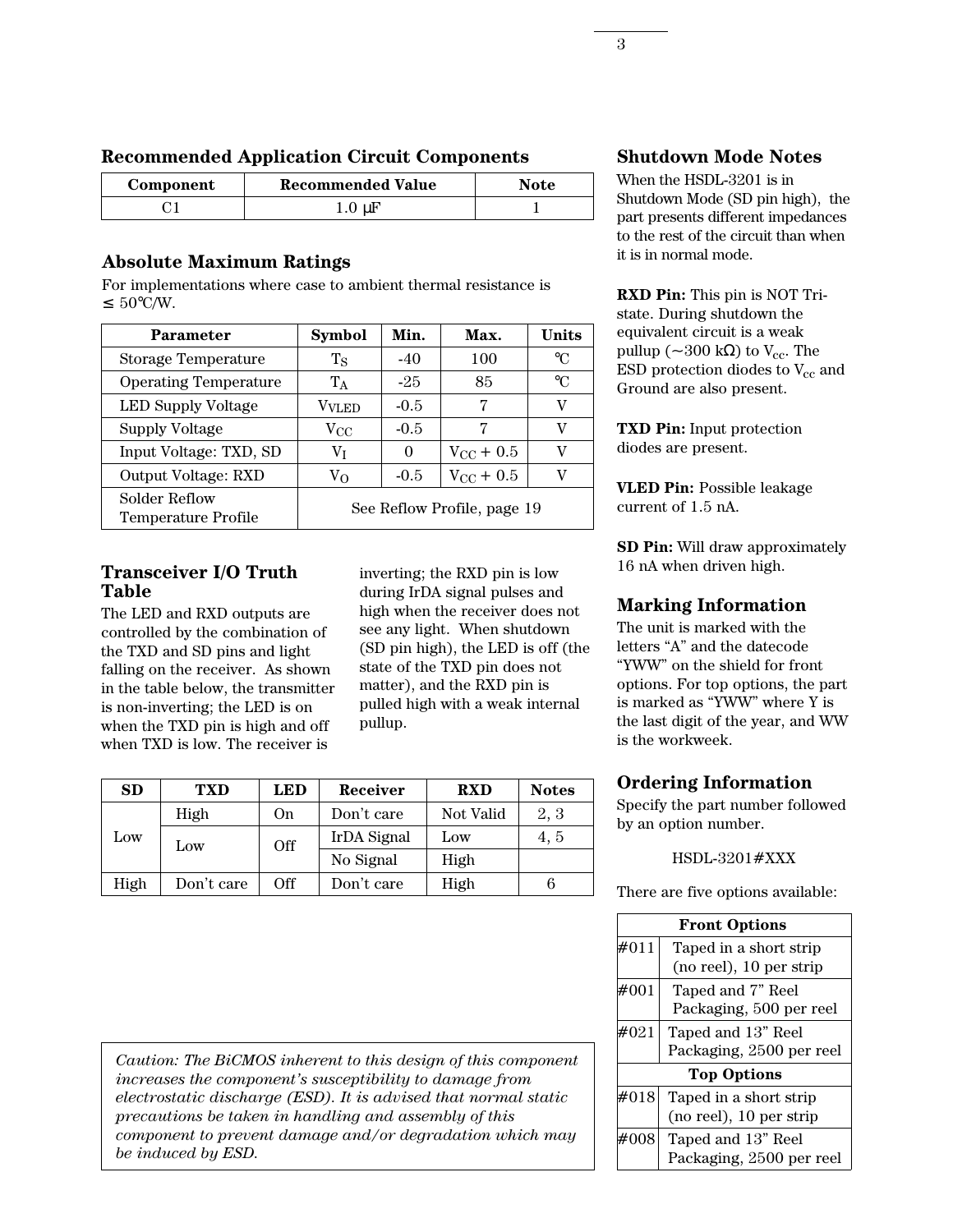| <b>Parameter</b>             | <b>Symbol</b> | Min.          | Max.                  | <b>Units</b>   | <b>Conditions</b>       | <b>Notes</b>         |   |
|------------------------------|---------------|---------------|-----------------------|----------------|-------------------------|----------------------|---|
| <b>Operating Temperature</b> |               | $T_A$         | $-25$                 | 85             | $^{\circ}C$             |                      |   |
| <b>Supply Voltage</b>        |               | $\rm V_{CC}$  | 2.7                   | 3.6            | V                       |                      |   |
| LED Supply Voltage           |               | $\rm V_{LED}$ | 2.7                   | 6.0            | $\mathbf{V}$            |                      |   |
| TXD, SD Input                | Logic High    | $\rm V_{IH}$  | $2/3$ V <sub>CC</sub> | $V_{\rm CC}$   | V                       |                      |   |
| Voltage                      | Logic Low     | $V_{IL}$      | 0                     | $1/3$ $V_{CC}$ | $\mathbf{V}$            |                      |   |
| Receiver Input               | Logic High    | $EI_{H}$      | 0.0081                | 500            | $mW/cm^2$               | For in-band signals. | 7 |
| Irradiance                   | Logic Low     | $EI_L$        |                       | 0.3            | $\mu$ W/cm <sup>2</sup> | For in-band signals. | 7 |
| Receiver Data Rate           |               |               | 2.4                   | 115.2          | kb/s                    |                      |   |

### **Recommended Operating Conditions**

# **RXD Output Waveform**



# **LED Optical Waveform**



# **TXD "Stuck ON" Protection**



# **Receiver Wakeup Time Definition**



### **Transmitter Wakeup Time Definition**

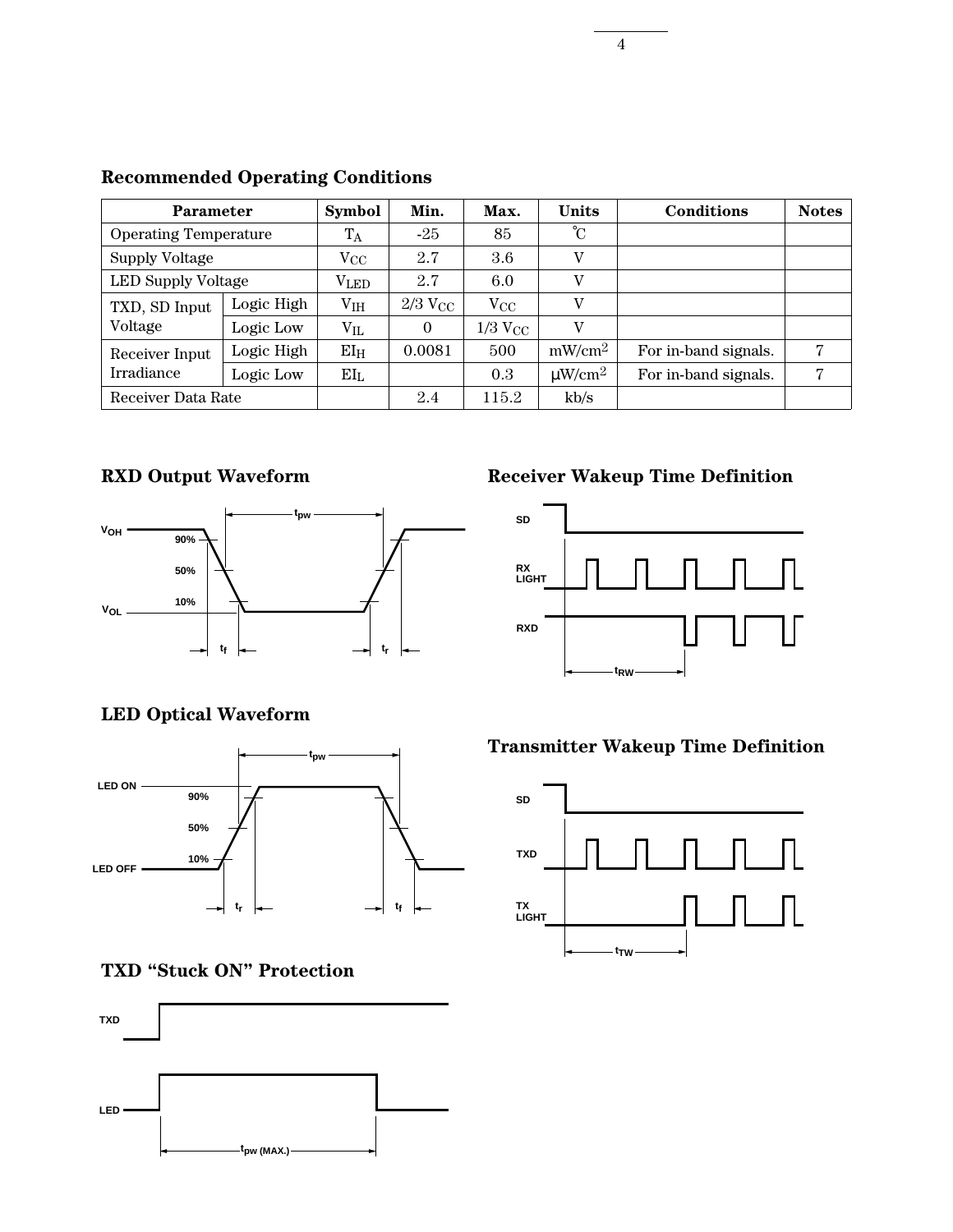## **Electrical & Optical Specifications**

Specifications hold over the recommended operating conditions unless otherwise noted. Unspecified test conditions may be anywhere in their operating range. All typical values are at 25°C and 3.0 V unless otherwise noted.

| Parameter                      |                            | <b>Symbol</b>           | Min.               | Typ.             | Max.               | Units         | Conditions                                                                    | <b>Note</b> |
|--------------------------------|----------------------------|-------------------------|--------------------|------------------|--------------------|---------------|-------------------------------------------------------------------------------|-------------|
| Receiver                       |                            |                         |                    |                  |                    |               |                                                                               |             |
| Viewing Angle                  |                            | $2\phi_{1/2}$           | 30                 |                  |                    | $\circ$       |                                                                               |             |
| Peak Sensitivity<br>Wavelength |                            | $\lambda p$             |                    | 880              |                    | nm            |                                                                               |             |
| RXD Output                     | Logic High                 | $\rm V_{OH}$            | $V_{\rm CC}$ -0.2  |                  | $V_{CC}$           | V             | $I_{OH} = -200 \mu A$ , EI $\leq 0.3 \mu W/cm^2$                              |             |
| Voltage                        | Logic Low                  | $V_{OL}$                | $\Omega$           |                  | 0.4                | V             | $I_{OL} = 200 \mu A$                                                          | 8           |
| RXD Pulse Width                |                            | t <sub>PW</sub>         | 2.0                | 2.45             | 3.0                | $\mu s$       |                                                                               | 8           |
| RXD Rise Time                  |                            | $t_{R}$                 |                    | 11               | 20                 | $\mathbf{ns}$ | $t_{PW}$ (EI)=1.6 µs, $C_L$ =10 pF                                            |             |
| RXD Fall Time                  |                            | $t_F$                   |                    | 16               | 25                 | ns            | $t_{PW}$ (EI)=1.6 µs, $C_L$ =10 pF                                            |             |
| Receiver Latency Time          |                            | $t_L$                   |                    | 25               | 50                 | $\mu s$       |                                                                               | 9           |
| Receiver Wake Up Time          |                            | $t_{RW}$                |                    | 28               | 40                 | $\mu s$       |                                                                               | 10          |
| <b>Transmitter</b>             |                            |                         |                    |                  |                    |               |                                                                               |             |
| Radiant Intensity              |                            | $EI_{H}$                | $\overline{4}$     | $\boldsymbol{9}$ | 28.8               | mW/Sr         | $T_A = 25^{\circ}C, \theta_{1/2} \le 15^{\circ}, TXD \ge 2/3$ V <sub>CC</sub> |             |
| <b>Viewing Angle</b>           |                            | $2\theta_{1/2}$         | $30\,$             |                  | 60                 | $\circ$       |                                                                               |             |
| Peak Wavelength                |                            | $\lambda_{\rm p}$       |                    | 875              |                    | nm            |                                                                               |             |
| Spectral Line Half Width       |                            | $\Delta\lambda_{1/2}$   |                    | 35               |                    | nm            |                                                                               |             |
|                                | <b>Optical Pulse Width</b> |                         | 2.0                | 2.24             | 2.6                | $\mu s$       | $t_{PW}$ (TXD)=1.6 $\mu$ s                                                    |             |
| Max. Optical Pulse Width       |                            | topwm                   |                    | 20               | 30                 | $\mu s$       | TXD pin stuck high                                                            |             |
|                                | <b>Optical Rise Time</b>   |                         |                    | 180              | 600                | ns            | t <sub>PW</sub> $(TXD) = 1.6 \text{ }\mu\text{s}$                             |             |
| <b>Optical Fall Time</b>       |                            | $t_{OF}$                |                    | 180              | 600                | ns            | $t_{PW}$ (TXD)=1.6 $\mu$ s                                                    |             |
| <b>TXD</b> Logic               | High                       | $\rm V_{IH}$            | $2/3~\rm{V_{CC}}$  |                  | $V_{CC}$           | $\rm{V}$      |                                                                               |             |
| Levels                         | Low                        | $V_{IL}$                | $\boldsymbol{0}$   |                  | $1/3$ $\rm V_{CC}$ | V             |                                                                               |             |
| <b>TXD</b> Input               | High                       | $I_{\rm H}$             |                    | 25               |                    | nA            | $V_I \geq 2/3$ $V_{CC}$                                                       |             |
| Current                        | Low                        | $\mathbf{I}_{\text{L}}$ |                    | $-15$            |                    | nA            | $0 \le V_I \le 1/3$ V <sub>CC</sub>                                           |             |
|                                | On                         | <b>I</b> VLED           |                    | 32               |                    | mA            | $V_{VLED} = V_{CC} = 3.6 V, V_{I}(TXD) \ge 2/3 V_{CC}$                        |             |
| <b>LED</b><br>Current          | Off                        | <b>IVLED</b>            |                    | 1.5              |                    | nA            | $V_{VLED} = V_{CC} = 3.6 V, V_I(TXD) \le 1/3 V_{CC}$                          |             |
|                                | Shutdown                   | <b>IVLED</b>            |                    | 1.5              |                    | nA            | $V_I(SD) \geq 2/3 V_{CC}$                                                     |             |
|                                | Transmitter Wake Up Time   | $t_{TW}$                |                    | 12               | 20                 | $\mu s$       |                                                                               | 11          |
| <b>Transceiver</b>             |                            |                         |                    |                  |                    |               |                                                                               |             |
| SD Logic                       | High                       | $\rm V_{IH}$            | $2/3$ $\rm V_{CC}$ |                  | $V_{\rm CC}$       | $\rm{V}$      |                                                                               |             |
| Levels                         | Low                        | $\rm V_{II}$            | $\boldsymbol{0}$   |                  | $1/3$ $V_{CC}$     | V             |                                                                               |             |
| SD Input                       | High                       | $I_H$                   |                    | 16               |                    | nA            | $V_I \geq 2/3$ $V_{CC}$                                                       |             |
| Current                        | Low                        | $\mathbf{I}_{\text{L}}$ |                    | $-150$           |                    | nA            | $0 \leq V_I \leq 1/3$ Vcc                                                     |             |
| DC Supply                      | Shutdown                   | $I_{\rm CC1}$           |                    | 20               | 200                | nA            | $V_{CC} = 3.6 V, V_{SD} \ge V_{CC} - 0.5, T_A = 25°C$                         |             |
| Current                        | Idle                       | $I_{CC2}$               |                    | 100              |                    | μA            | $V_{CC} = 3.6 V, V_{I}(TXD) \le 1/3 V_{CC}, EI = 0$                           |             |
| <b>AC Supply</b>               | Active, receive            | $I_{CC3}$               |                    | $0.8\,$          | $3.0\,$            | mA            | $V_{CC} = 3.6 V, V_{I}(TXD) \le 1/3 V_{CC}$                                   | 12,13       |
| Current                        | Active,<br>transmit        | $I_{CC4}$               |                    | 9.0              |                    | mA            | $V_{CC} = 3.6 V, V_{I}(TXD) \ge 2/3 V_{CC}$                                   | 14          |

Notes at top of next page.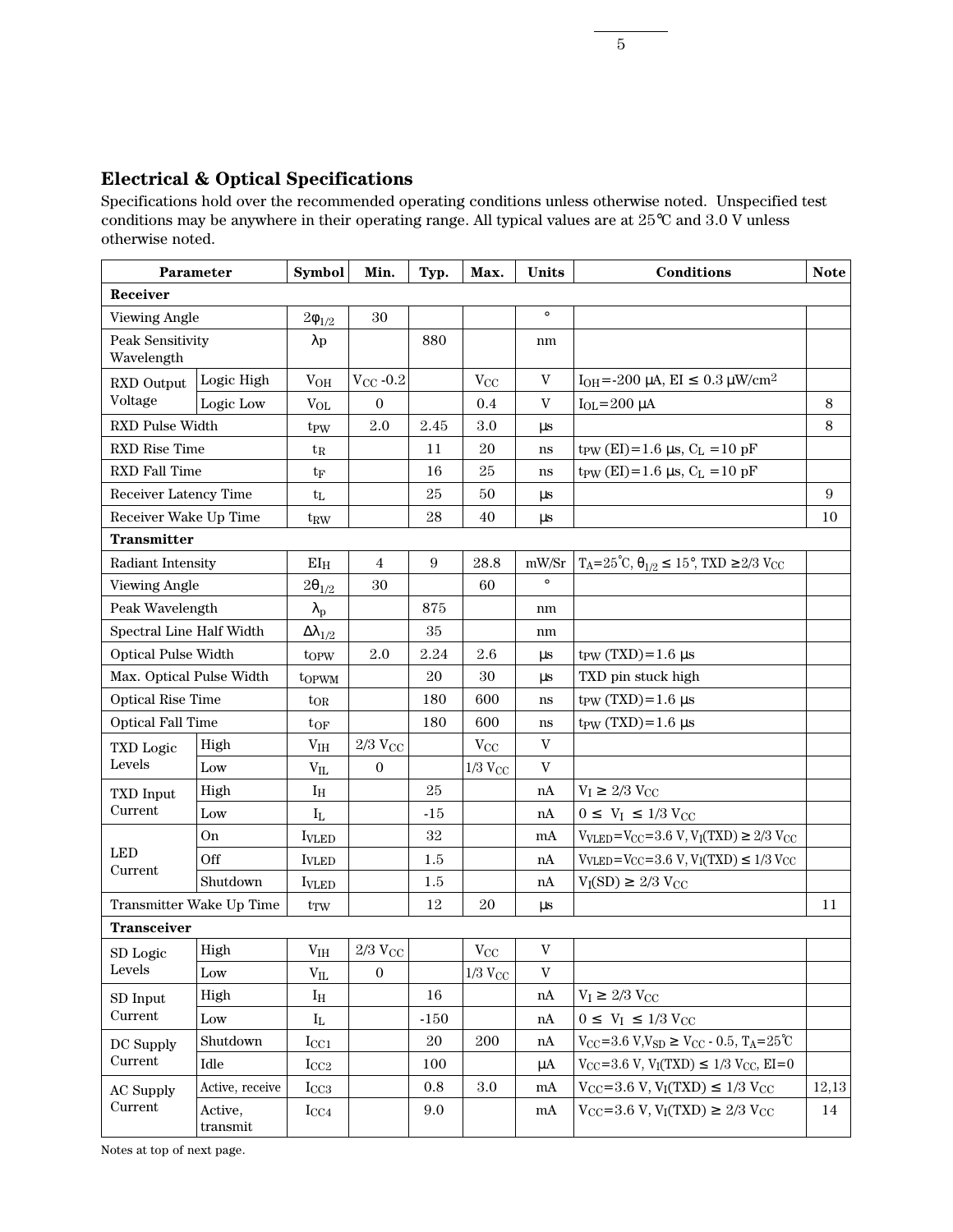6

#### **Notes:**

- 1. C1, which is optional, must be placed within 0.7 cm of the HSDL-3201 to obtain optimum noise immunity.
- 2. If TXD is stuck in the high state, the LED will turn off after about 20 µs.
- 3. RXD will echo the TXD signal while TXD is transmitting data.
- 4. In-Band IrDA signals and data rates  $\leq$  115.2 Kb/s.
- 5. RXD Logic Low is a pulsed response. The pulse width is 2.4 µs, independent of data rate.
- 6. RXD Logic High during shutdown is a weak pullup resistor (300 k $\Omega$ ).
- 7. An in-band optical signal is a pulse/sequence where the peak wavelength,  $\lambda p$ , is defined as 850 nm  $\leq \lambda p \leq 900$  nm, and the pulse characteristics are compliant with the IrDA Serial Infrared Physical Layer Link Specification.
- 8. For in band signals  $\leq 115.2$  Kb/s where 8.1  $\mu$ W/cm<sup>2</sup>  $\leq$  EI  $\leq$  500 mW/cm<sup>2</sup>.
- 9. Latency is defined as the time from the last TXD light output pulse until the receiver has recovered full sensitivity.
- 10. Receiver wake up time is measured from the SD pin high to low transition or  $V_{cc}$  power on, to a valid RXD output.
- 11. Transmitter wake up time is measured from the SD pin high to low transition or  $V_{cc}$  power on, to a valid light output in response to a TXD pulse.
- 12. Typical values are at  $EI = 10$  mW/cm<sup>2</sup>
- 13. Maximum value is at  $EI = 500$  mW/cm<sup>2</sup>.
- 14. Current is due to internal stages of the LED current mirror. This current is in addition to the ILED current.

#### **Notes on Supply Current**

The supply current for the HSDL-3201 has two different components, DC and AC.

The DC component is measured in two states, normal (idle mode) and shutdown. This current is present whenever power is applied to the part.

The AC component is either the extra current drawn from the  $V_{cc}$ pin by the photodiode when it sees light, or the current needed by the LED current circuit. The values in the table are peak values. Since IrDA data is transmitted with a 3/16 duty cycle, the average value is 3/16 of the peak. The AC current is not drawn when no light is present.

#### **Distances between Units to See a 10 mW/cm2 Light Level**

| Type of<br><b>Transceiver</b>       | <b>Distance</b><br>(cm) |
|-------------------------------------|-------------------------|
| Typical<br><b>HSDL-3201</b>         | 1.0                     |
| Max. Brightness<br><b>HSDL-3201</b> | 1.7                     |
| <b>Typical SIR</b>                  | 2.0                     |
| <b>Typical FIR</b>                  | 32                      |

The 500 mW/cm2 light level is for the maximum brightness IrDA unit at 1 cm.



**Figure 2. LED Current vs. VLED.**







**Figure 3. Power Supply Ripple Rejection. (No C1).**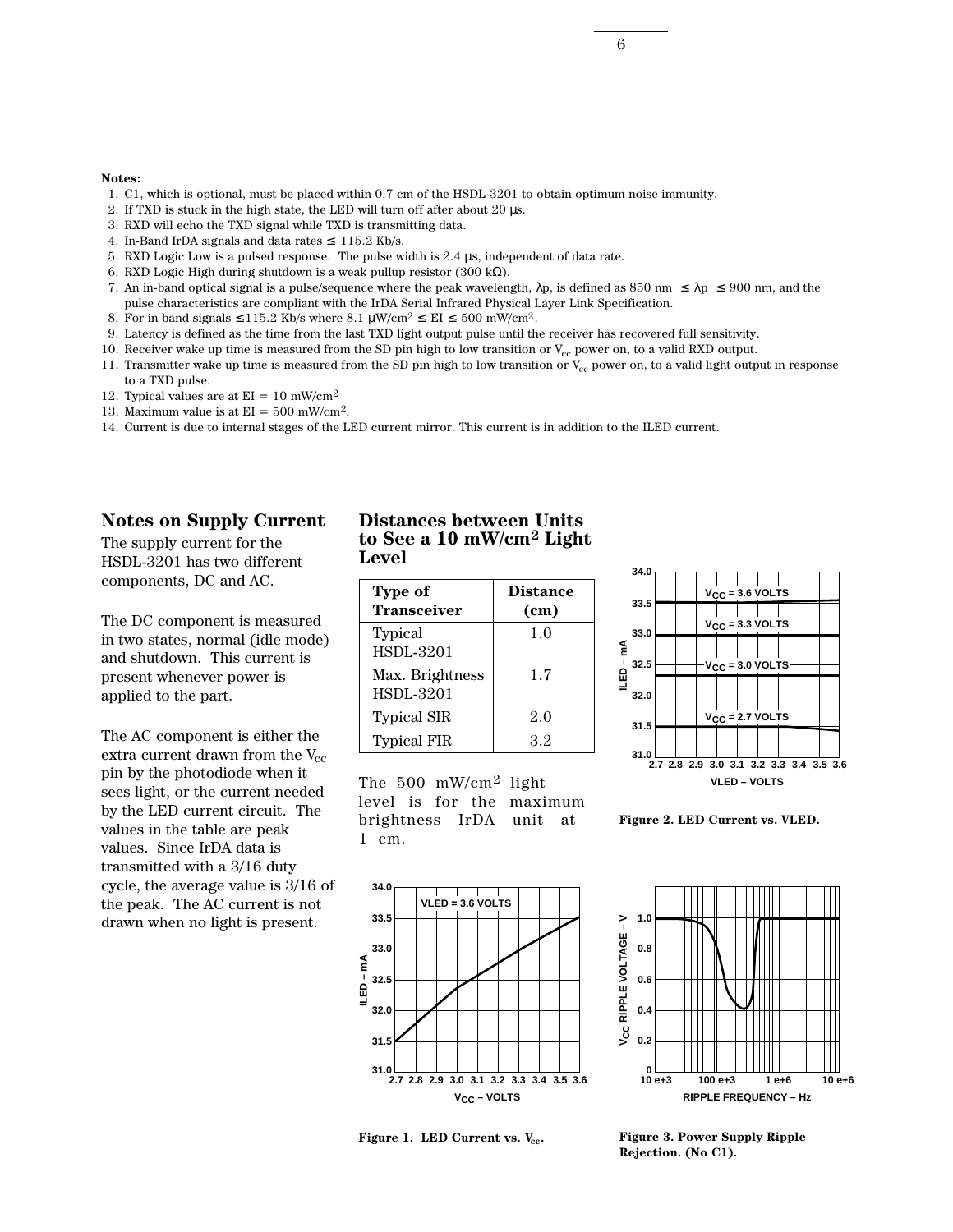

# **HSDL-3201#011/001/021 Package Dimensions**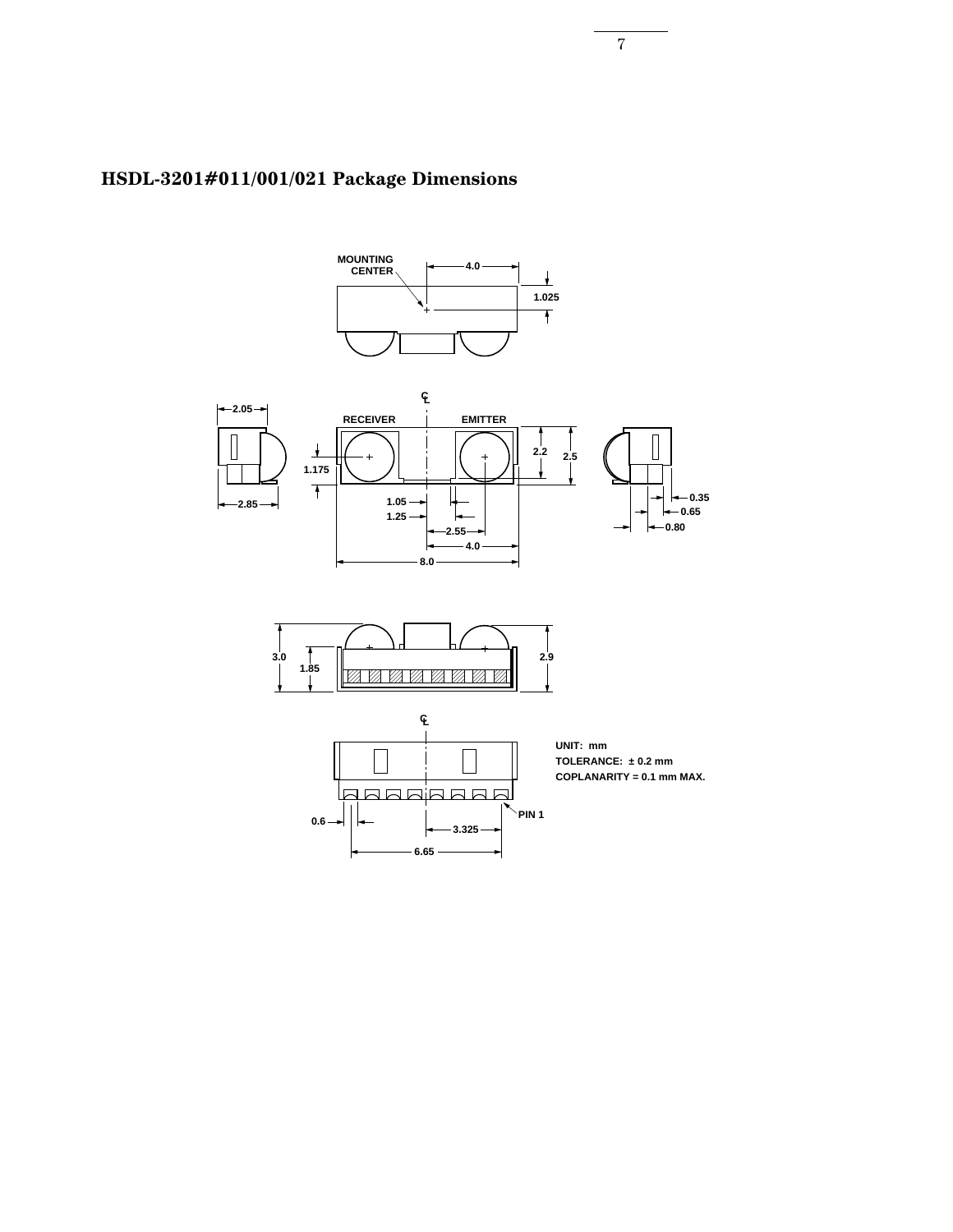

#### **HSDL-3201#011/001/021 Tape and Reel Dimensions**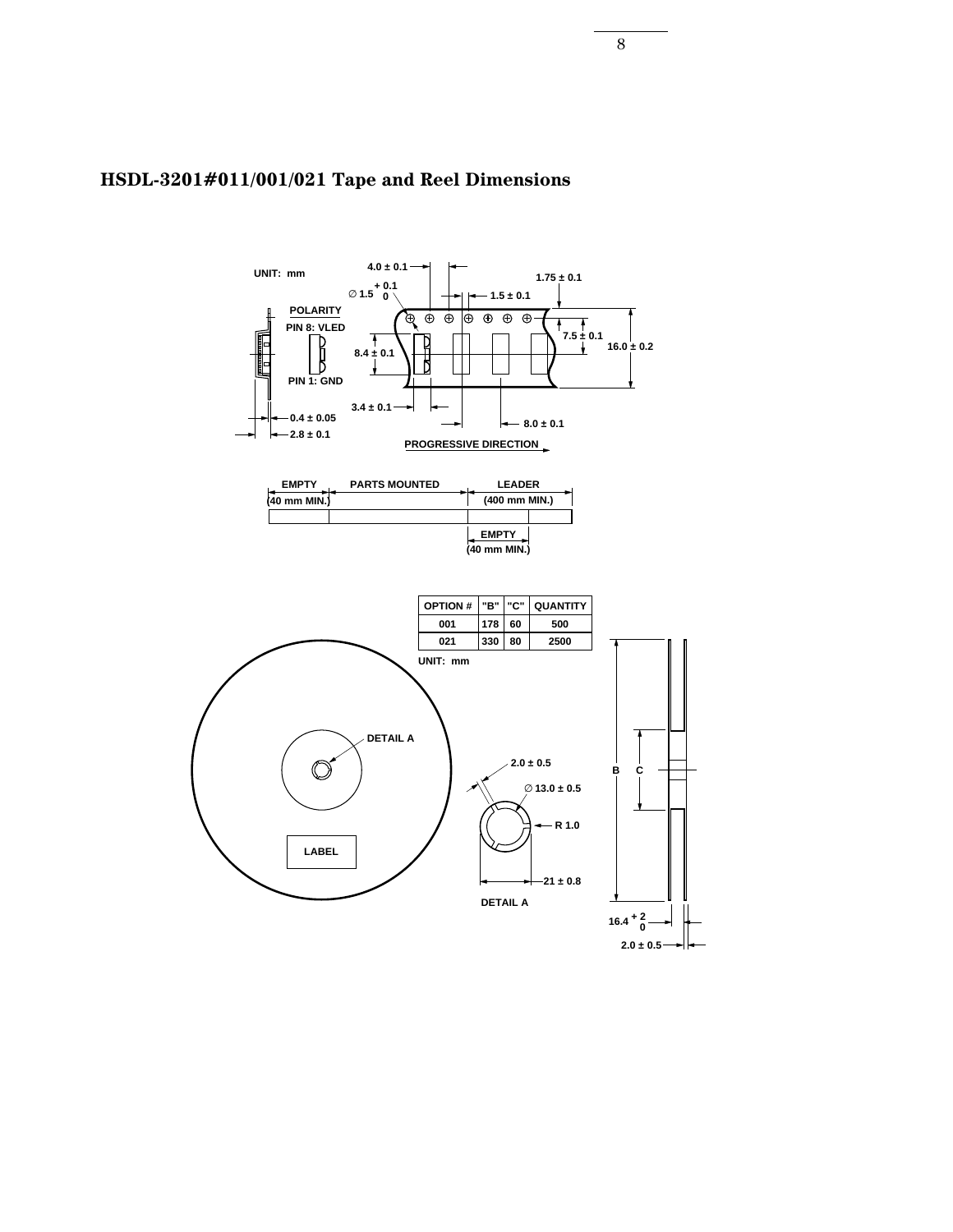

# **HSDL-3201#008/018 Package Dimensions**



**UNIT: mm TOLERANCE: ± 0.2 mm COPLANARITY = 0.1 mm MAX.**

| Pin            | <b>Symbol</b>     | <b>Description</b>     |  |  |
|----------------|-------------------|------------------------|--|--|
| 1              | <b>GND</b>        | Ground                 |  |  |
| 2              | NC.               | No Connection          |  |  |
| 3              | $\rm V_{CC}$      | <b>Supply Voltage</b>  |  |  |
| $\overline{4}$ | <b>AGND</b>       | Analog Ground          |  |  |
| 5              | SD                | Shutdown (Active High) |  |  |
| 6              | RxD               | Receive Data           |  |  |
| 7              | TxD               | Transmit Data          |  |  |
| 8              | VLED              | LED Voltage            |  |  |
| 9              | <b>EMI</b> Shield | <b>EMI</b> Shield      |  |  |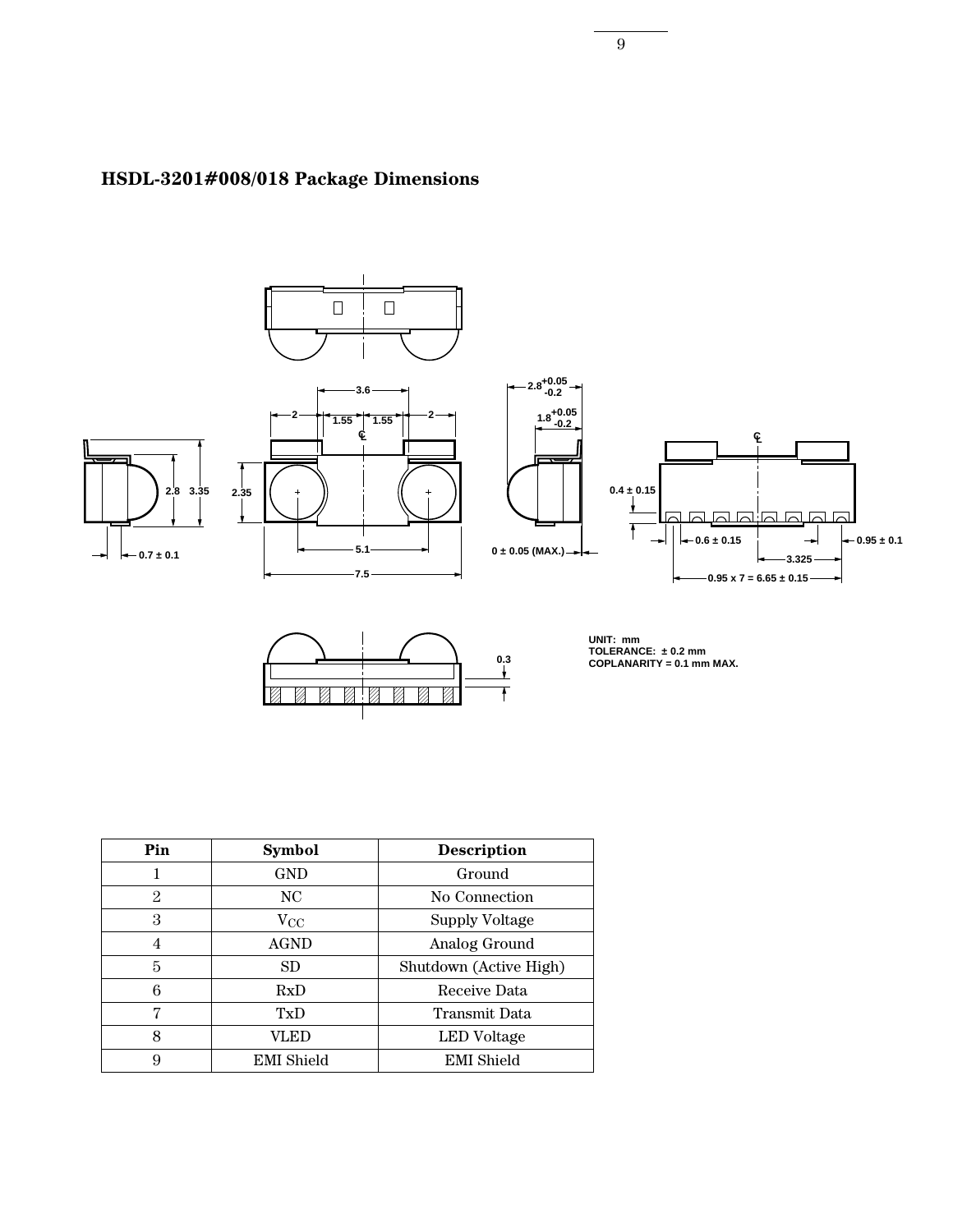

#### **HSDL-3201#008/018 Tape and Reel Dimensions**



**UNIT: mm**

| <b>SYMBOL</b> | Aο | Bo                                                                                                        | Κo | Po | P <sub>1</sub>                                  | P <sub>2</sub> |                 |
|---------------|----|-----------------------------------------------------------------------------------------------------------|----|----|-------------------------------------------------|----------------|-----------------|
| <b>SPEC</b>   |    | $3.65 \pm 0.10$ 7.90 $\pm$ 0.10 2.75 $^{+0.05}_{-0.10}$                                                   |    |    | $4.00 \pm 0.10$ $8.00 \pm 0.10$ $2.00 \pm 0.10$ |                | $0.40 \pm 0.10$ |
| <b>SYMBOL</b> | Е  |                                                                                                           | Do | D1 | w                                               | 10Po           |                 |
| <b>SPEC</b>   |    | $1.75 \pm 0.10$   $7.50 \pm 0.10$   $1.55 \pm 0.05$   $1.50$ (MIN.)   $16.00 \pm 0.30$   $40.00 \pm 0.20$ |    |    |                                                 |                |                 |

**NOTES:** 

**1. 10 SPROKET HOLE PITCH CUMULATIVE TOLERANCE IS ± 0.2 mm.** 

**2. CARRIER CAMBER SHALL NOT BE MORE THAN 1 mm PER 100 mm THROUGH A LENGTH OF 250 mm.** 

**3. Ao AND Bo MEASURED ON A PLACE 0.3 mm ABOVE THE BOTTOM OF THE PACKET.** 

**4. Ko MEASURED FROM A PLACE ON THE INSIDE BOTTOM OF THE POCKET TO TOP SURFACE OF CARRIER.** 

**5. POCKET POSITION RELATIVE TO SPROCKET HOLE MEASURED AS TRUE POSITION OF POCKET, NOT POCKET HOLE.**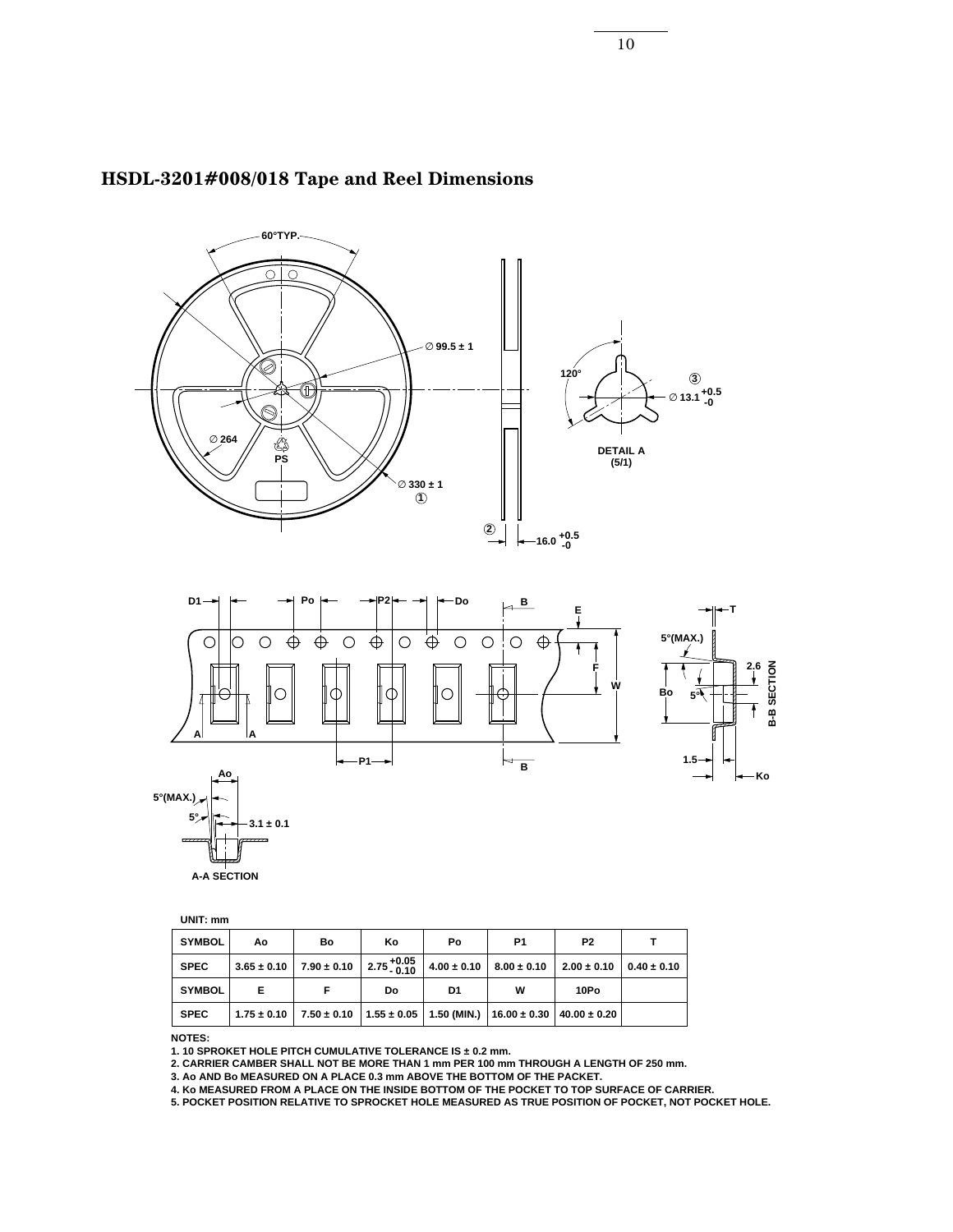#### **Moisture Proof Packaging**

The HDSL-3201 is shipped in moisture proof packaging. Once opened, moisture absorption begins.

#### **Recommended Storage Conditions**

| Storage<br>Temperature | $10^{\circ}$ C to $30^{\circ}$ C |
|------------------------|----------------------------------|
| Relative<br>Humidity   | below 60% RH                     |

#### **Time from Unsealing to Soldering**

After removal from the bag, the parts should be soldered within two days if stored at the recommended storage conditions. If times longer than two days are needed, the parts must be stored in a dry box.

#### **Baking**

If the parts are not stored in dry conditions, they must be baked before reflow to prevent damage to the parts.

| Package  | <b>Time</b><br>Temp. |                 |
|----------|----------------------|-----------------|
| In reels | 60°C                 | $\geq 48$ hours |
| In bulk  | $100^{\circ}$ C      | $\geq 4$ hours  |
|          | 125°C                | $\geq 2$ hours  |
|          | $150^{\circ}$ C      | $\geq 1$ hour   |

Baking should only be done once.

#### **Recommended Land Pattern for HSDL-3201#011/001/ 021 (Front Options)**



#### **Recommended Land Pattern for HSDL-3201#008/018 (Top Options)**

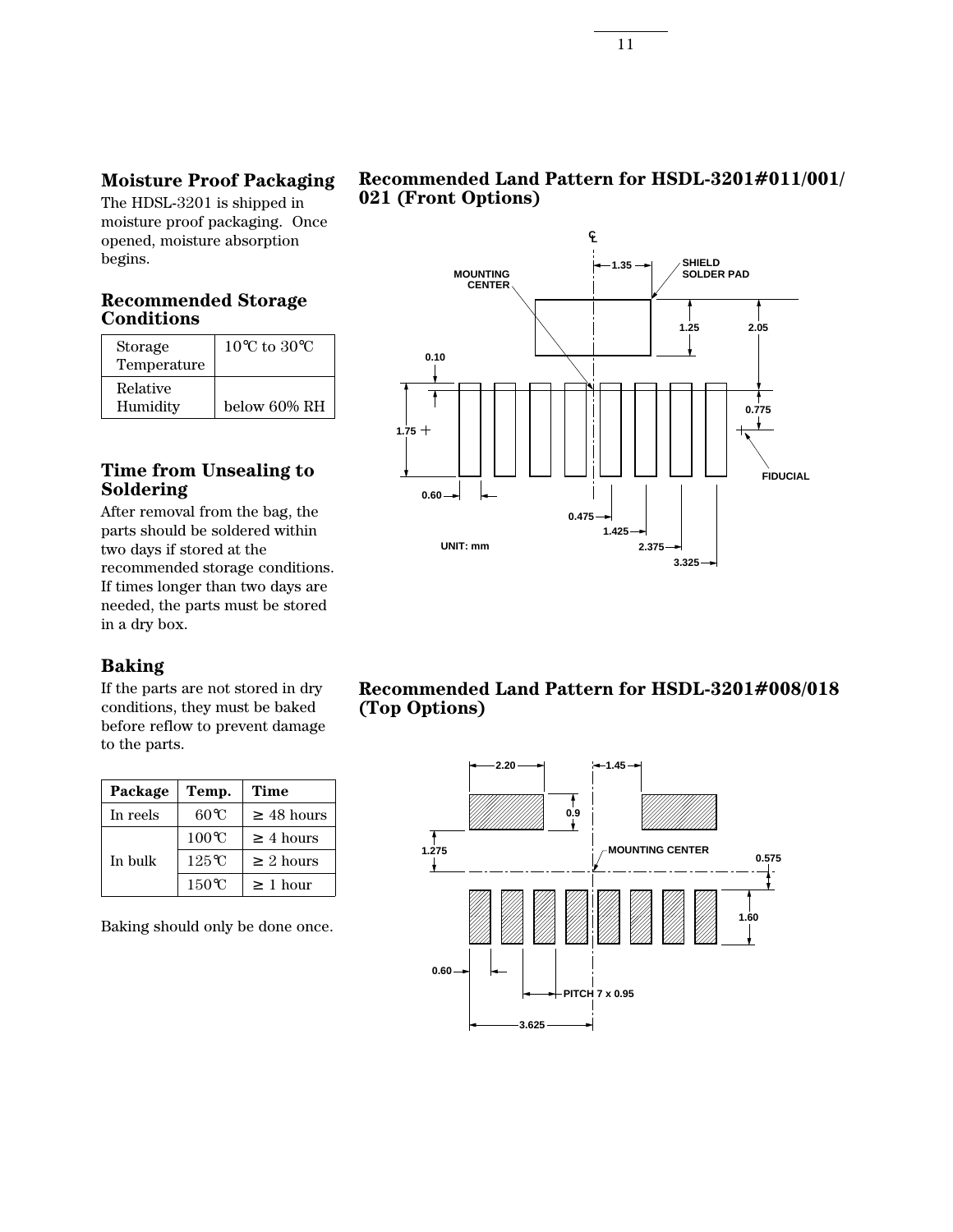#### **Appendix A: HSDL-3201#011/001/021 SMT Assembly Application Note**

**Solder Pad, Mask, and Metal Stencil**



#### **Recommended Metal Solder Stencil Aperture**

It is recommended that only a 0.152 mm (0.006 inches) or a 0.127 mm (0.005 inches) thick stencil be used for solder paste printing. This is to ensure adequate printed solder paste volume and no shorting. See the table below the drawing for combinations of metal stencil aperture and metal stencil thickness that should be used.

Aperture opening for shield pad is 2.7 mm x 1.25 mm as per land pattern.



| <b>Stencil Thickness, t (mm)</b> | <b>Aperture Size(mm)</b> |                 |  |
|----------------------------------|--------------------------|-----------------|--|
|                                  | length, l                | width, w        |  |
| $0.152 \text{ mm}$               | $2.60 \pm 0.05$          | $0.55 \pm 0.05$ |  |
| $0.127$ mm                       | $3.00 \pm 0.05$          | $0.55 \pm 0.05$ |  |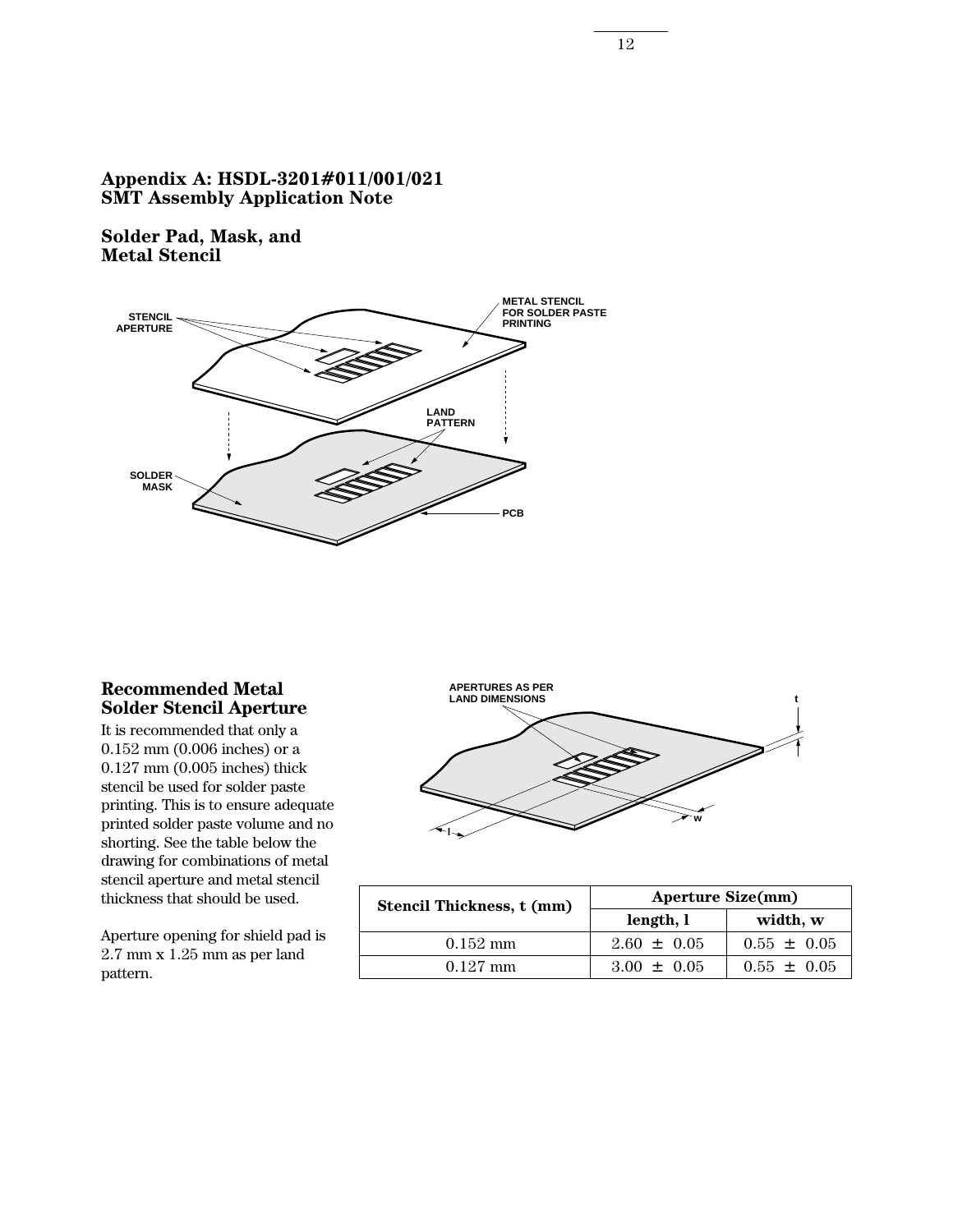#### **Adjacent Land Keep-out and Solder Mask Areas**

Adjacent land keep-out is the **maximum space** occupied by the unit relative to the land pattern. There should be no other SMD components within this area.

The minimum solder resist strip width required to avoid solder bridging adjacent pads is **0.2 mm.**

It is recommended that two fiducial crosses be place at mid-length of the pads for unit alignment.

**Note:** Wet/Liquid Photo-Imageable solder resist/mask is recommended.

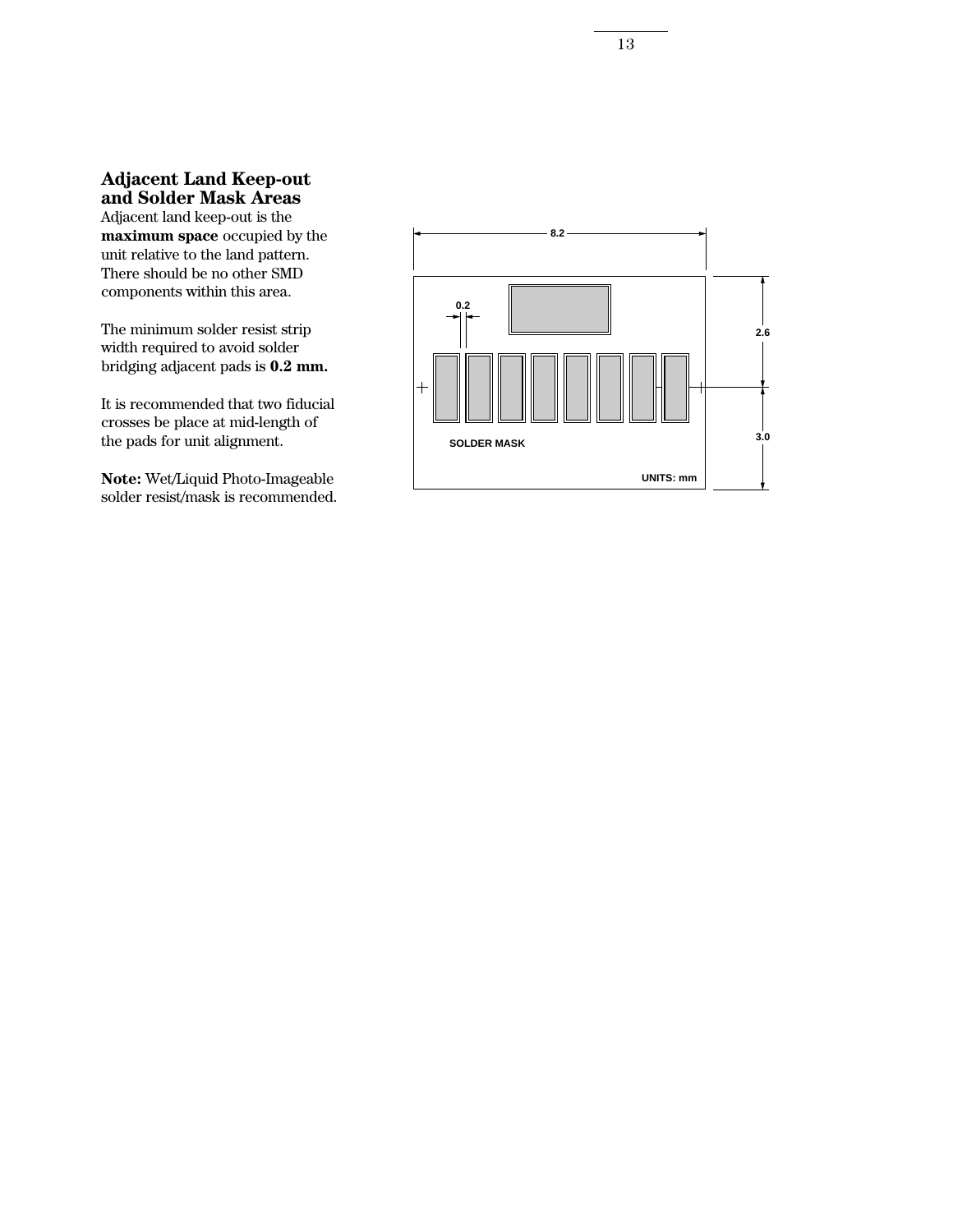#### **PCB Layout Suggestion**

#### **Component Side**

The following PCB layout shows a recommended layout that should result in good electrical and EMI performance. Things to note:

- 1. The ground plane should be continuous under the part, but should not extend under the shield trace.
- 2. The shield trace is a wide, low inductance trace back to the system ground.
- 3. The AGND pin is connected to the ground plane and not to the shield tab.
- 4. C1 is an optional  $V_{cc}$  filter capacitor; it may be left out if the  $\rm V_{cc}$  is clean.
- 5. VLED can be connected to either unfiltered or unregulated power. If C1 is used, and if VLED is connected to  $V_{cc}$ , the connection should be before the C1 cap.



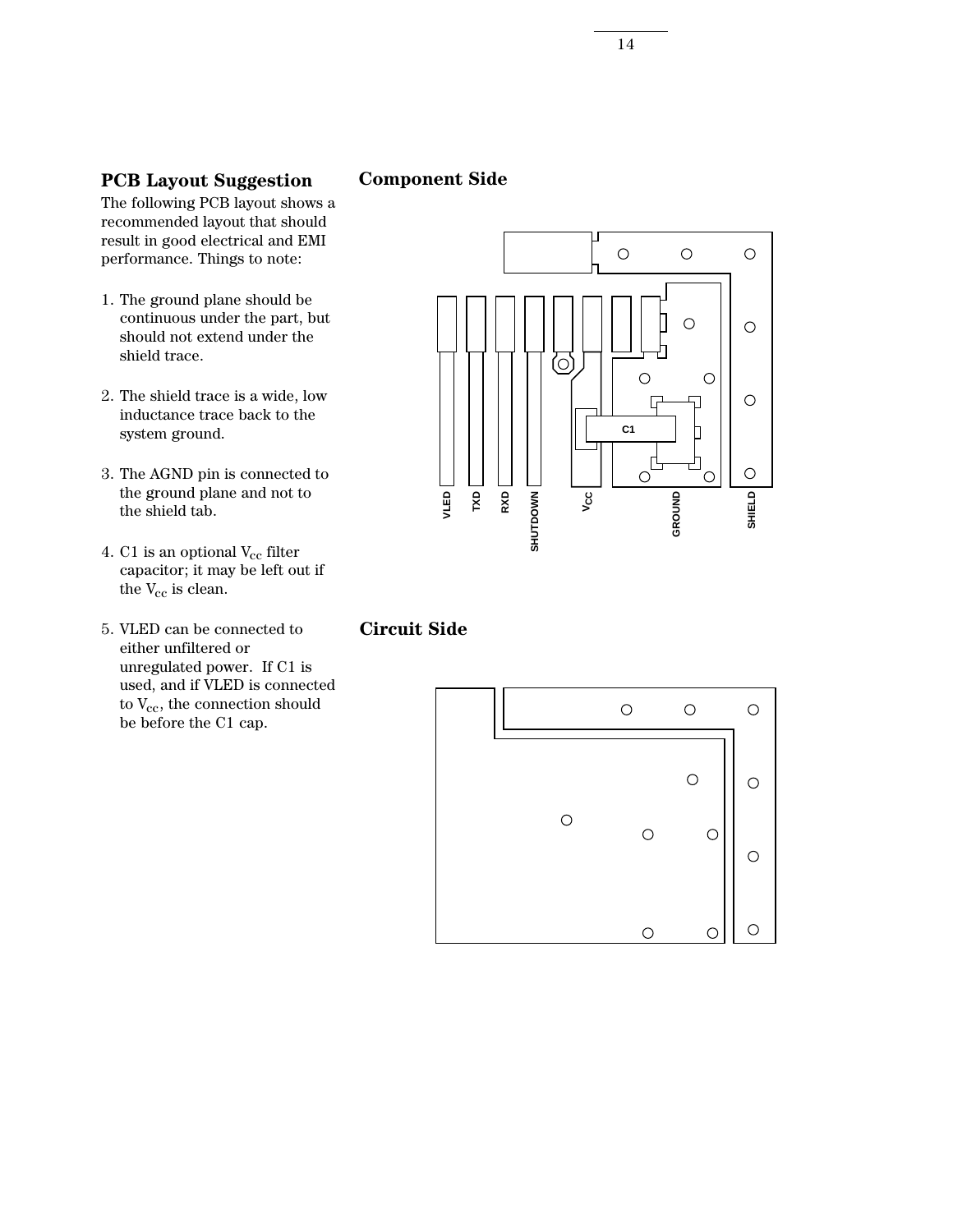#### **Recommended Solder Paste/Cream Volume for Castellation Joints**

Based on calculation and experiment, the printed solder paste volume required per castellation pad is **0.22 cubic mm** (based on either no-clean or aqueous solder cream types with typically 60% to 65% solid content by volume). Using the recommended stencil results in this volume of solder paste.

#### **Pick and Place Misalignment Tolerance and Self-Alignment after Solder Reflow**

If the printed solder paste volume is adequate, the HSDL-3201 will self align after solder reflow. Units should be properly reflowed in IR/Hot Air convection oven using the recommended reflow profile. The direction of board travel does not matter.

#### **Direction Definition**



#### **Allowable Misalignment**

| <b>Direction</b> | <b>Tolerance</b>     |
|------------------|----------------------|
|                  | $\leq 0.2$ mm        |
|                  | See text             |
|                  | $\leq \pm 3$ degrees |

#### **Tolerance for X- axis Alignment of Castellation**

Misalignment of castellation to the land pad should not exceed 0.2 mm or about one half the width of the castellation during placement of the unit. The castellations will self-align to the pads during solder reflow.

#### **Tolerance for Rotational (**θ**) Misalignment**

Mounted units should not be rotated more than  $\pm 3$  degrees with reference to center X-Y as shown in the direction definition. Units that are rotated more than ± 3 degrees will not self align after solder reflow. Units with less than  $a \pm 3$  degree misalignment will self-align after solder reflow.

#### **Y- axis Misalignment of Castellation**

In the Y direction, the HSDL-3201 does not self align after solder reflow. Agilent recommends that the part be placed in line with the fiducial mark (mid-length of land pad.) This will enable sufficient land length (minimum of one half of the land pad) to form a good joint. See the drawing below.

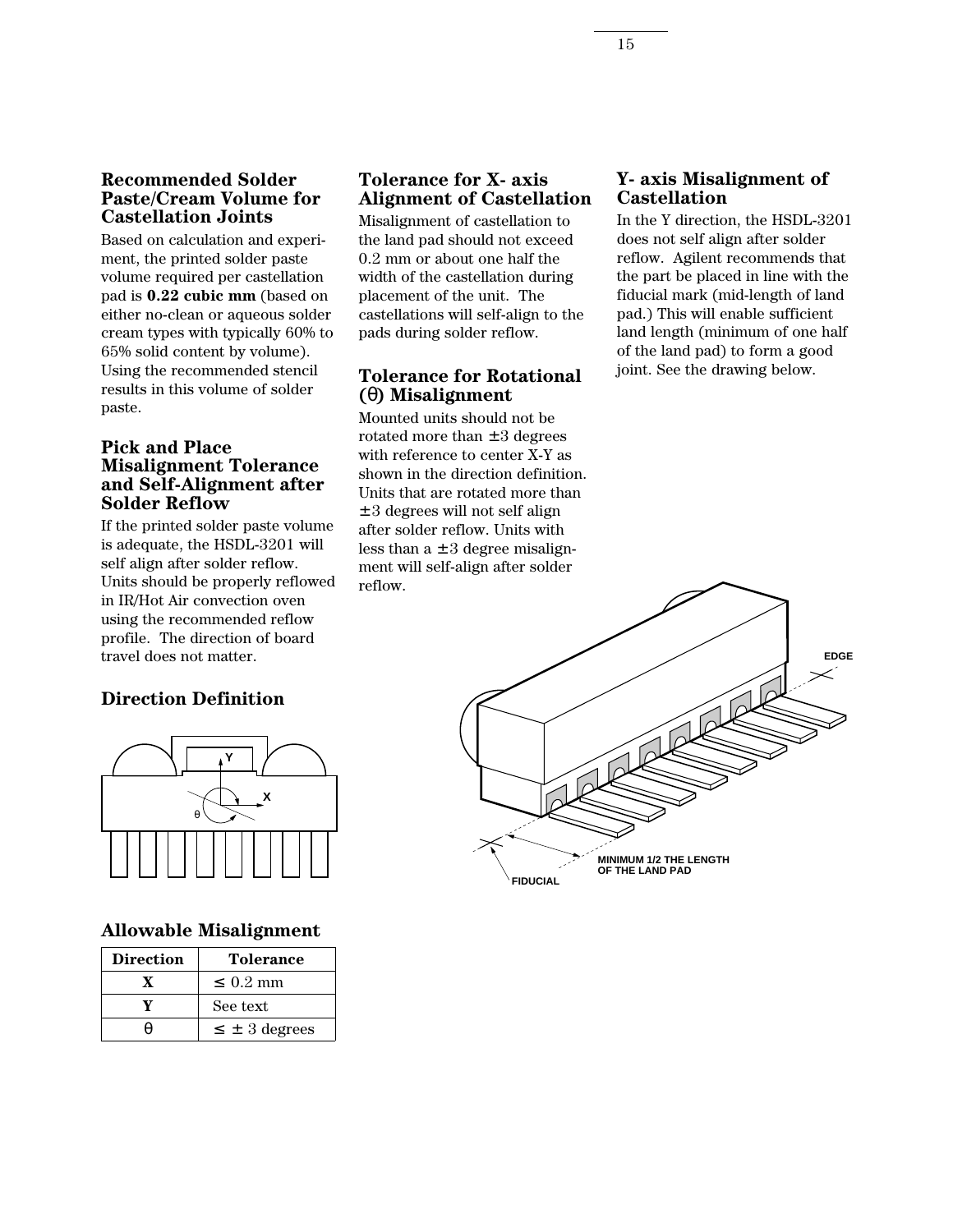

**Reflow Profile**



| <b>Process Zone</b> | <b>Symbol</b>                                                      | $\wedge$ T                                                           | Maximum $\Delta T/\Delta t$ ime   |
|---------------------|--------------------------------------------------------------------|----------------------------------------------------------------------|-----------------------------------|
| Heat Up             | P1, R1                                                             | $25^{\circ}$ C to $125^{\circ}$ C                                    | $4^{\circ}C/s$                    |
| Solder Paste Dry    | P2, R2                                                             | 125 °C to 170 °C                                                     | $0.5^{\circ}C/s$                  |
| Solder Reflow       | P <sub>3</sub> , R <sub>3</sub><br>P <sub>3</sub> , R <sub>4</sub> | 170 °C to 230 °C (245 °C max.)<br>230 $\degree$ C to 170 $\degree$ C | $4^{\circ}C/s$<br>$-4\degree$ C/s |
| Cool Down           | P <sub>4</sub> , R <sub>5</sub>                                    | $170^{\circ}\mathrm{C}$ to $25^{\circ}\mathrm{C}$ .                  | $-3^{\circ}$ C/s                  |

The reflow profile is a straight line representation of a nominal temperature profile for a convective reflow solder process. The temperature profile is divided into four process zones, each with different ∆T/∆time temperature change rates. The ∆T/∆time rates are detailed in the above table. The temperatures are measured at the component to printed circuit board connections.

In **process zone P1**, the PC board and HSDL-3201 castellation pins are heated to a temperature of 125°C to activate the flux in the solder paste. The temperature ramp up rate, R1, is limited to 4°C per second to allow for even heating of both the PC board and HSDL-3201 castellations.

**Process zone P2** should be of sufficient time duration (greater than 60 seconds), to dry the solder paste. The temperature is raised to a level just below the liquidus point of the solder, usually 170°C (338°F).

**Process zone P3** is the solder reflow zone. In zone P3, the temperature is quickly raised above the liquidus point of solder to 230°C (446°F) for optimum results. The dwell time above the liquidus point of solder should be between 15 and 90 seconds. It usually takes about 15 seconds to assure proper coalescing of the solder balls into liquid solder and the formation of good solder connections. Beyond a dwell time of 90 seconds, the intermetallic growth within the solder connections becomes excessive,

resulting in the formation of weak and unreliable connections. The temperature is then rapidly reduced to a point below the solidus temperature of the solder, usually 170°C (338°F), to allow the solder within the connections to freeze solid.

**Process zone P4** is the cool down after solder freeze. The cool down rate, R5, from the liquidus point of the solder to 25°C (77°F) should not exceed 3°C per second maximum. This limitation is necessary to allow the PC board and HSDL-3201 castellations to change dimensions evenly, putting minimal stresses on the HSDL-3201 transceiver.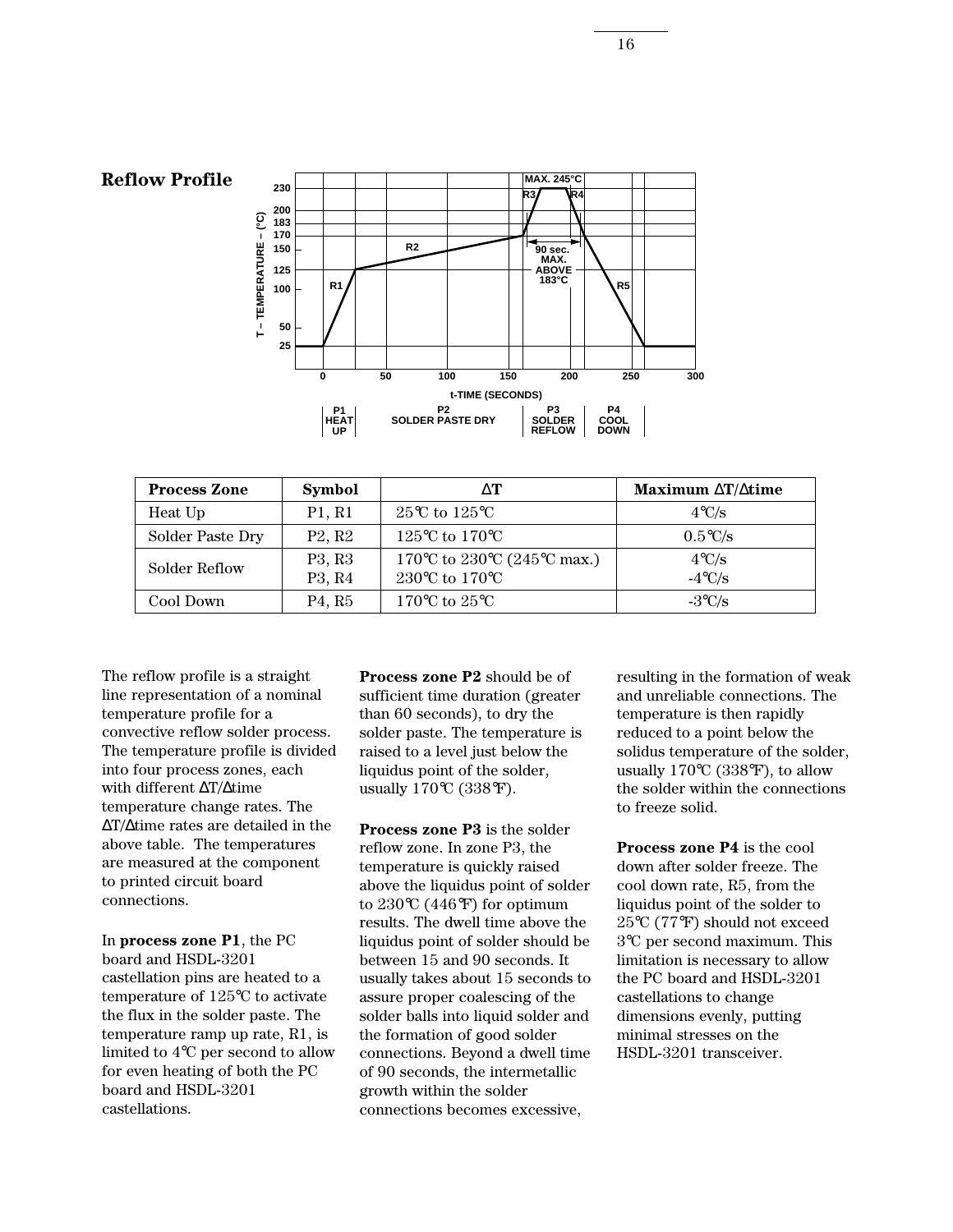#### **Window Design**

To insure IrDA compliance, some constraints on the height and width of the window exist. The minimum dimensions ensure that the IrDA cone angles are met without vignetting. The maximum dimensions minimize the effects of stray light. The minimum size corresponds to a cone angle of 30 degrees, the maximum, to a cone angle of 60 degrees.



X is the width of the window, Y is the height of the window, and Z is the distance from the HSDL-3201 to the back of the window. The distance from the center of the LED lens to the center of the photodiode lens is 5.1 mm. The equations for the size of the window are as follows:

> $X = 5.1 + 2(Z + D) \tan \theta$  $Y = 2(Z + D) \tan \theta$

Where  $\theta$  is the required half angle for viewing. For the IrDA minimum, it is 15 degrees, for the IrDA maximum it is 30 degrees. (D is the depth of the LED image inside the part, 3.17 mm). These equations result in the following tables and graphs:

#### **Minimum and Maximum Window Sizes**

Dimensions are in mm.

| Depth $(Z)$ | Y min. | $X$ min. | Y max. | X max. |
|-------------|--------|----------|--------|--------|
| 0           | 1.70   | 6.80     | 3.66   | 8.76   |
| 1           | 2.23   | 7.33     | 4.82   | 9.92   |
| 2           | 2.77   | 7.87     | 5.97   | 11.07  |
| 3           | 3.31   | 8.41     | 7.12   | 12.22  |
| 4           | 3.84   | 8.94     | 8.28   | 13.38  |
| 5           | 4.38   | 9.48     | 9.43   | 14.53  |
| 6           | 4.91   | 10.01    | 10.59  | 15.69  |
| 7           | 5.45   | 10.55    | 11.74  | 16.84  |
| 8           | 5.99   | 11.09    | 12.90  | 18.00  |
| 9           | 6.52   | 11.62    | 14.05  | 19.15  |
| 10          | 7.06   | 12.16    | 15.21  | 20.31  |

#### **Window Height Y vs. Module Depth Z**





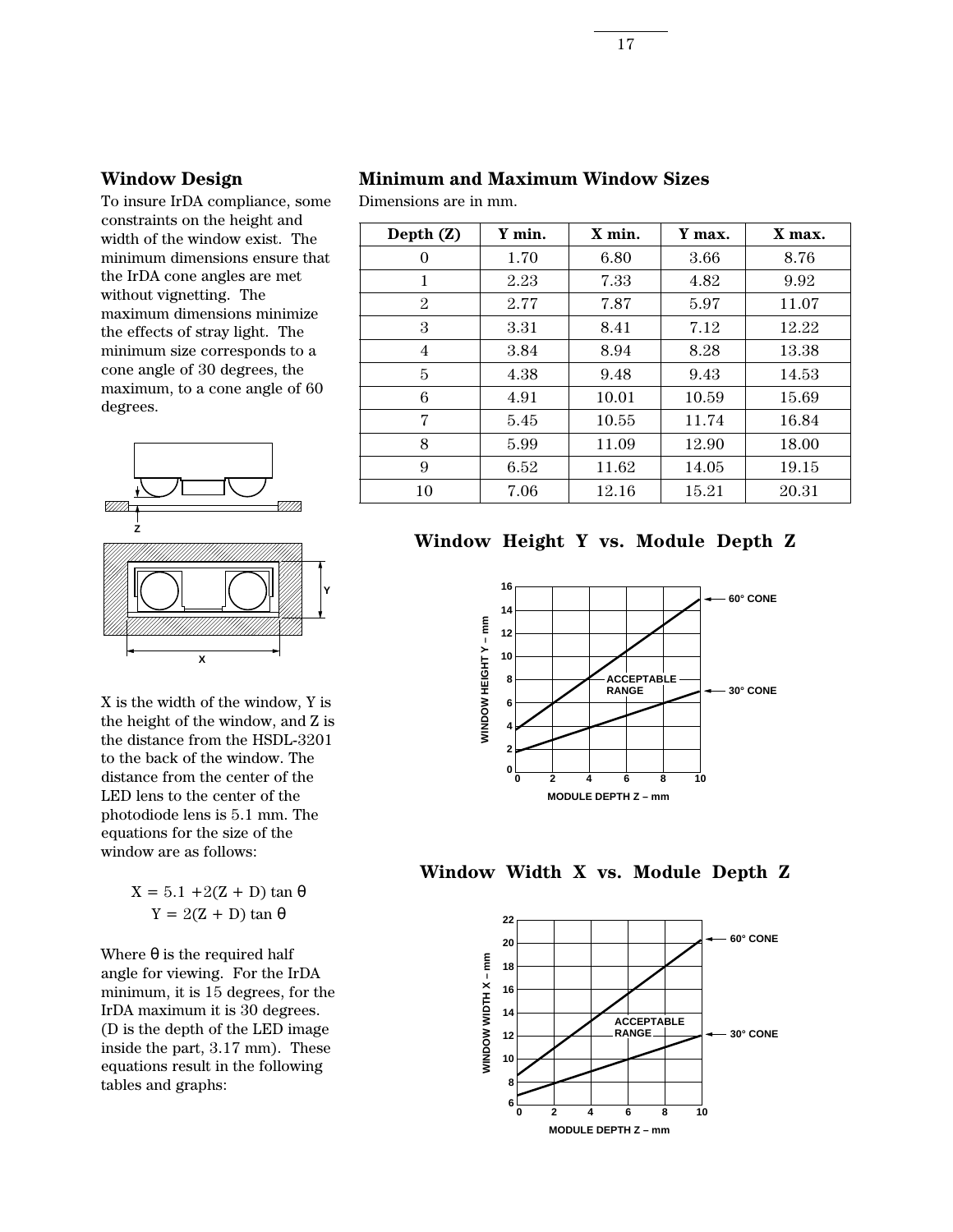#### **Shape of the Window**

From an optics standpoint, the window should be flat. This ensures that the window will not alter either the radiation pattern of the LED, or the receive pattern of the photodiode.

If the window must be curved for mechanical design reasons, place a curve on the back side of the window that has the same radius as the front side. While this will not completely eliminate the lens effect of the front curved surface, it will reduce the effects. The amount of change in the radiation pattern is dependent upon the material chosen for the window, the radius of the front and back curves, and the distance from the back surface to the transceiver. Once these items are known, a lens design can be made which will eliminate the effect of the front surface curve.

The following drawings show the effects of a curved window on the radiation pattern. In all cases, the center thickness of the window is 1.5 mm, the window is made of polycarbonate plastic, and the distance from the transceiver to the back surface of the window is 3 mm.



**Curved Front and Back (Second choice)**



#### **Curved Front, Flat Back (Do not use)**

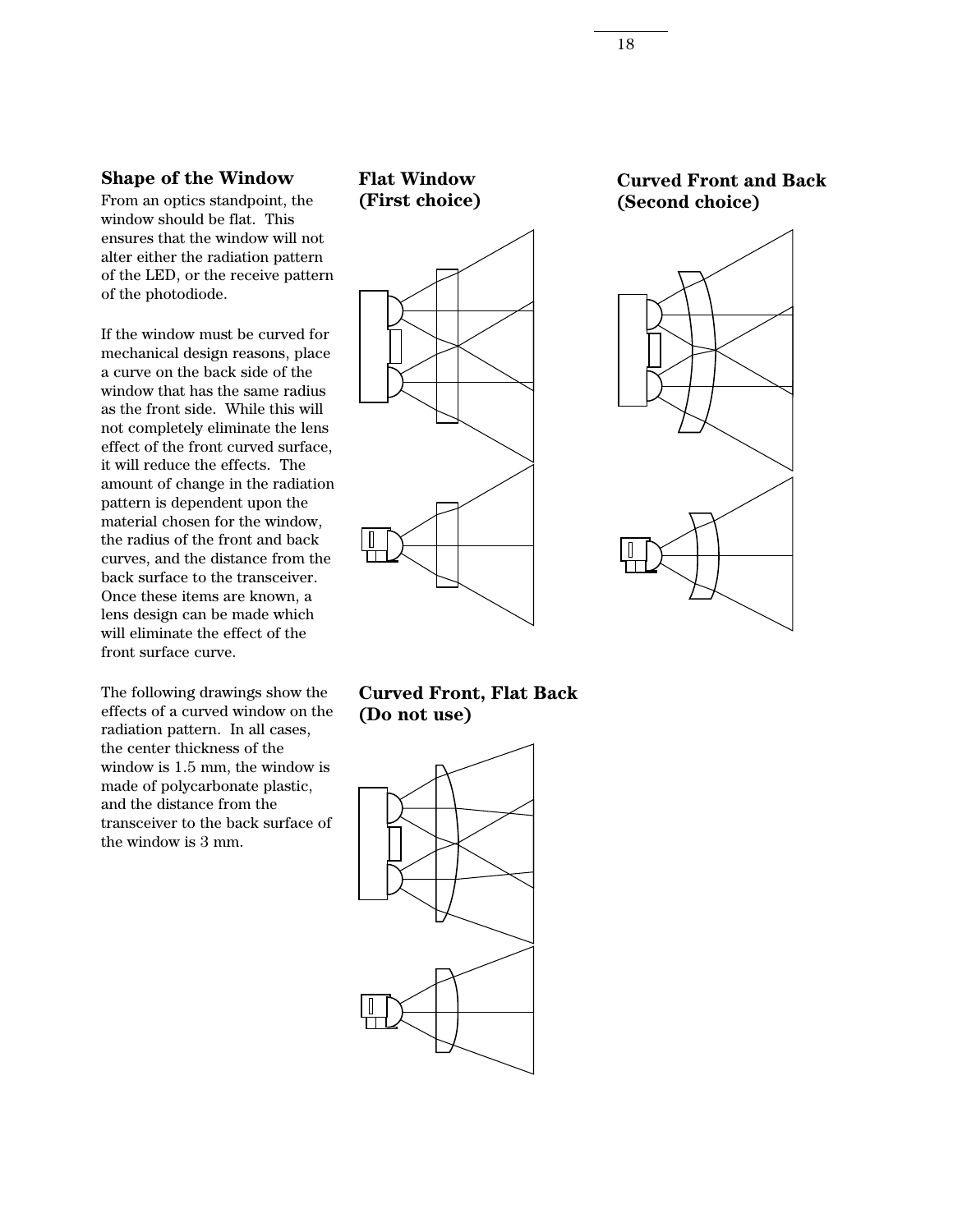#### **Test Methods**

#### **Background Light and Electromagnetic Field**

There are four ambient interference conditions in which the receiver is to operate correctly. The conditions are to be applied separately:

- 1. Electromagnetic field: 3 V/m maximum (please refer to IEC 801-3, severity level 3 for details).
- 2. Sunlight:

10 kilolux maximum at the optical port. This is simulated with an IR source having a peak wavelength within the range of 850 nm to 900 nm and a spectral width of less than 50 nm biased to provide 490  $\mu$ W/cm<sup>2</sup> (with no modulation) at the optical port. The light source faces the optical port.

This simulates sunlight within the IrDA spectral range. The effect of longer wavelength radiation is covered by the incandescent condition.

3. Incandescent Lighting: 1000 lux maximum. This is produced with general service, tungsten-filament, gas-filled, inside frosted lamps in the 60 Watt to 100 Watt range to generate 1000 lux over the horizontal surface on which the equipment under test rests. The light sources are above the test area. The source is expected to have a filament temperature in the 2700 to 3050 Kelvin range and a spectral peak in the 850 to 1050 nm range.

4. Fluorescent Lighting: 1000 lux maximum. This is simulated with an IR source having a peak wavelength within the range of 850 nm to 900 nm and a spectral width of less than 50 nm biased and modulated to provide an optical square wave signal (0  $\mu$ W/cm<sup>2</sup> minimum and 0.3  $\mu$ W/cm<sup>2</sup> peak amplitude with 10% to 90% rise and fall times less than or equal to 100 ns) over the horizontal surface on which the equipment under test rests. The light sources are above the test area. The frequency of the optical signal is swept over the frequency range from 20 kHz to 200 kHz.

Due to the variety of fluorescent lamps and the range of IR emissions, this condition is not expected to cover all circumstances. It will provide a common floor for IrDA operation.